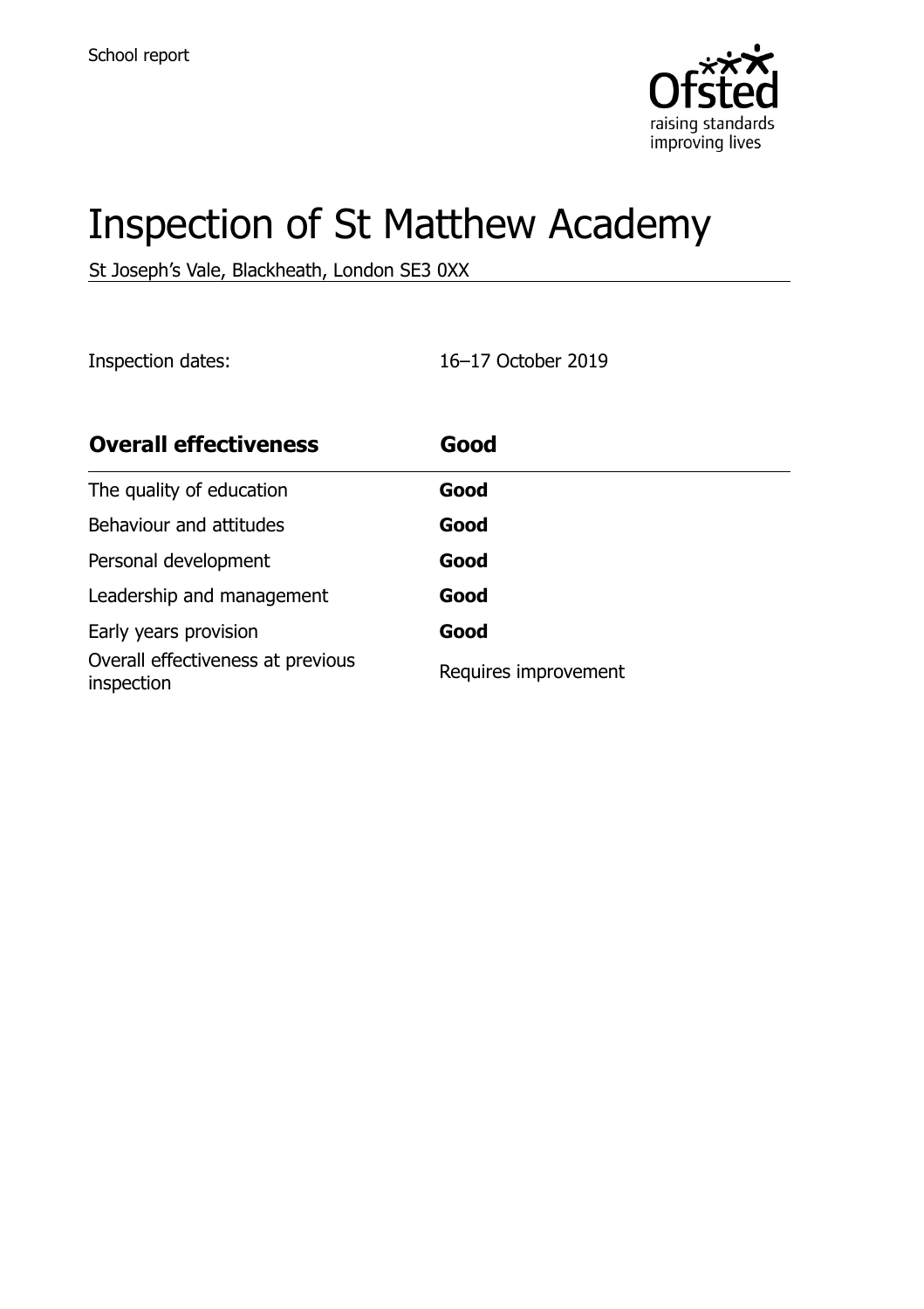

## **What is it like to attend this school?**

We spoke to lots of pupils who all said they enjoy school. They welcome the emphasis teachers put on doing well in lessons. They also appreciate the opportunity to study a wide range of subjects. Pupils in the secondary achieve strong examination results. However, the range of subjects they study in Year 9 is not broad enough. The school is changing this.

Pupils find their learning enjoyable. Across the school, relationships between teachers and pupils are strong. Pupils are polite and respect other people. Their behaviour is strong. Teachers are able to teach without any interruptions so that everyone can learn.

Pupils enjoy the days for personal development when they focus on a particular topic, such as keeping safe online. Many pupils involve themselves in the wide range of opportunities for learning outside the classroom. These include debating, visits and sports. Pupils have won impressive awards for their achievements.

All the pupils we spoke with feel safe in school. They are not worried about bullying. They know that staff will sort out any problems they might have, and that they will be helped to do well in their examinations.

### **What does the school do well and what does it need to do better?**

The school has improved a great deal. It now provides pupils with a good quality of education. Leaders are ambitious for all pupils to achieve as much as possible, academically and socially. They are putting a great deal of thought into what pupils should learn in each subject to prepare them for life after school. They focus on what helps pupils learn best in classrooms, day to day. Leaders are clear that learning how to be good citizens is as important as academic achievement. They also ensure that teachers' workload is considered by not insisting on unnecessary administrative and assessment activities.

Children in the Reception class settle into school well. Staff put much work into helping children to learn early mathematics and to speak, read and write. Phonics is taught carefully. Children get to know the sounds that letters make and develop their early reading skills confidently. Teachers have appropriate expertise and plan lessons thoroughly. This helps children to be ready for the work in Year 1. They know how to behave and are doing more things for themselves as they get older.

Primary-aged pupils make good progress in most subjects. Progress in reading and mathematics is strong. Improvements to pupils' writing are helping to make sure that they are well prepared for work in the secondary school. Leaders are rightly putting an emphasis on making sure that pupils can read and write fluently. This is working, and more primary pupils are doing well in English. In secondary, pupils build up a good knowledge of different writing styles. By the end of Year 11, pupils write confidently and creatively.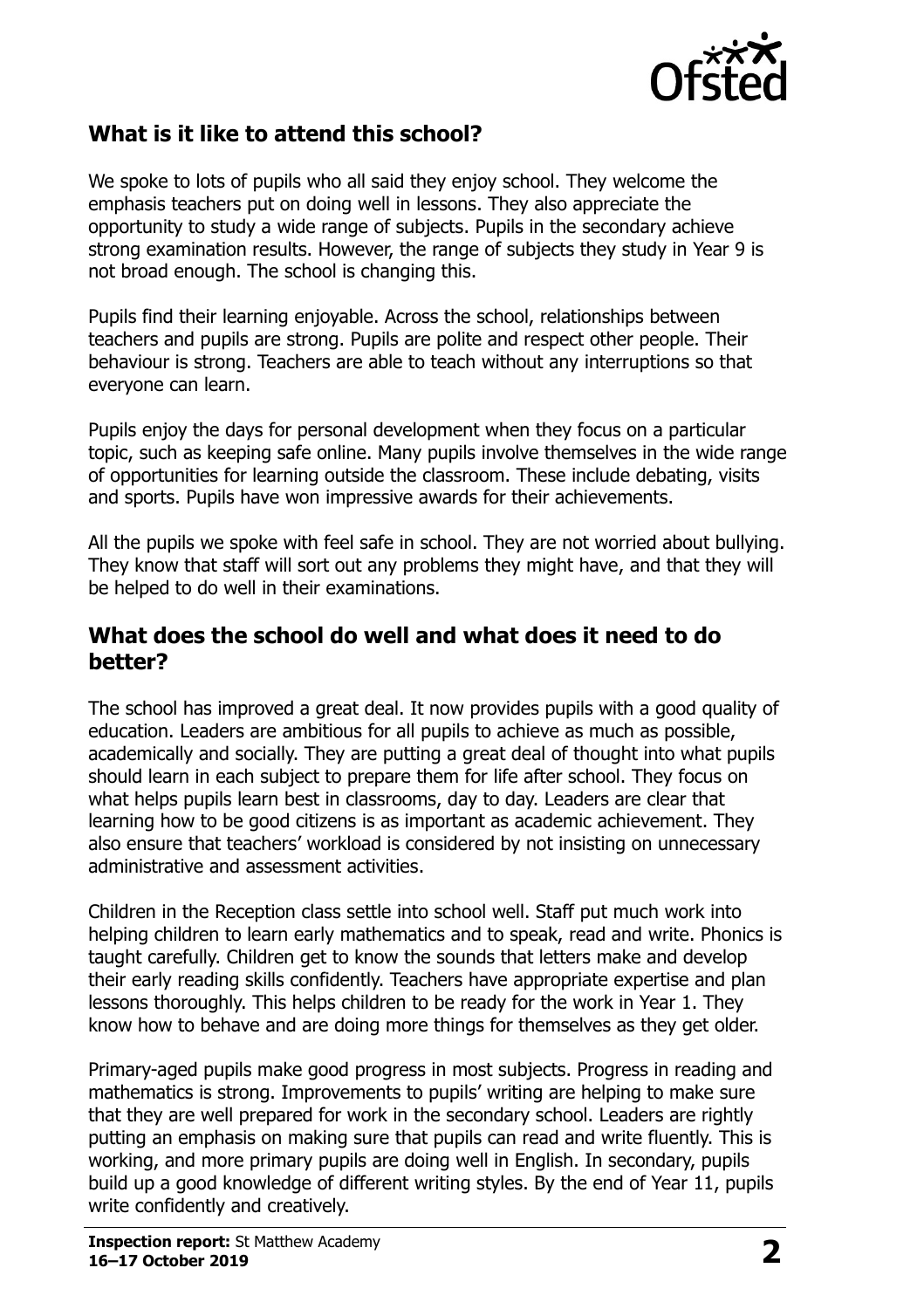

Leaders are rightly proud of giving primary pupils good teaching in a wide range of subjects. Subject specialists teach Year 5 and 6 pupils art, music, and design and technology. Reception children benefit from expert dance teaching.

In many subjects, in both primary and secondary, long-term plans make clear the topics that pupils will be taught and in what order. This correct ordering of subject content means that pupils learn the basics before going on to more difficult work.

In Years 7 and 8, pupils are taught the full range of national curriculum subjects. Learning in most of these subjects is set out well over the course of these two years. In a few areas, such as art, design and technology and science, leaders are revising their plans to make sure that each topic builds on previous learning.

Leaders have correctly identified that pupils should learn a broader range of subjects in Year 9. Changes to this arrangement are proposed for September 2020. Leaders have already given more lesson time to history and geography. These changes are having a positive effect.

Across the school and in most subjects, teachers adapt their teaching plans for pupils with special educational needs and/or disabilities (SEND). This helps pupils with SEND to achieve as well as others.

The school's offer is much more than academic or examination subjects. Pupils enjoy a wide range of clubs, including arts, dance, choir, drama and photography. There are many sports opportunities, such as rowing, basketball and football, at which pupils excel. The Duke of Edinburgh Award is particularly successful. Pupils told us that they value the work they do on keeping safe and looking after their health. For example, they found a recent personal development day that included cyber bullying and mental health helpful.

## **Safeguarding**

The arrangements for safeguarding are effective.

Leaders take their responsibilities for the protection and care of pupils very seriously. They ensure that children are safe in school. Leaders keep a close eye on pupils they know are facing difficulties in their lives. The safeguarding team's fortnightly meetings pick up these pupils quickly. The designated safeguarding leads work closely with the local authority to get pupils the right help.

Regular training for staff ensures that they know how to spot potential signs of abuse, neglect or pupils who are finding things difficult. Staff know what to do if they have any concerns and report these to the safeguarding team.

Leaders keep detailed records of the action they take to help pupils. This allows them to ensure that pupils get the right support from outside agencies at the right time.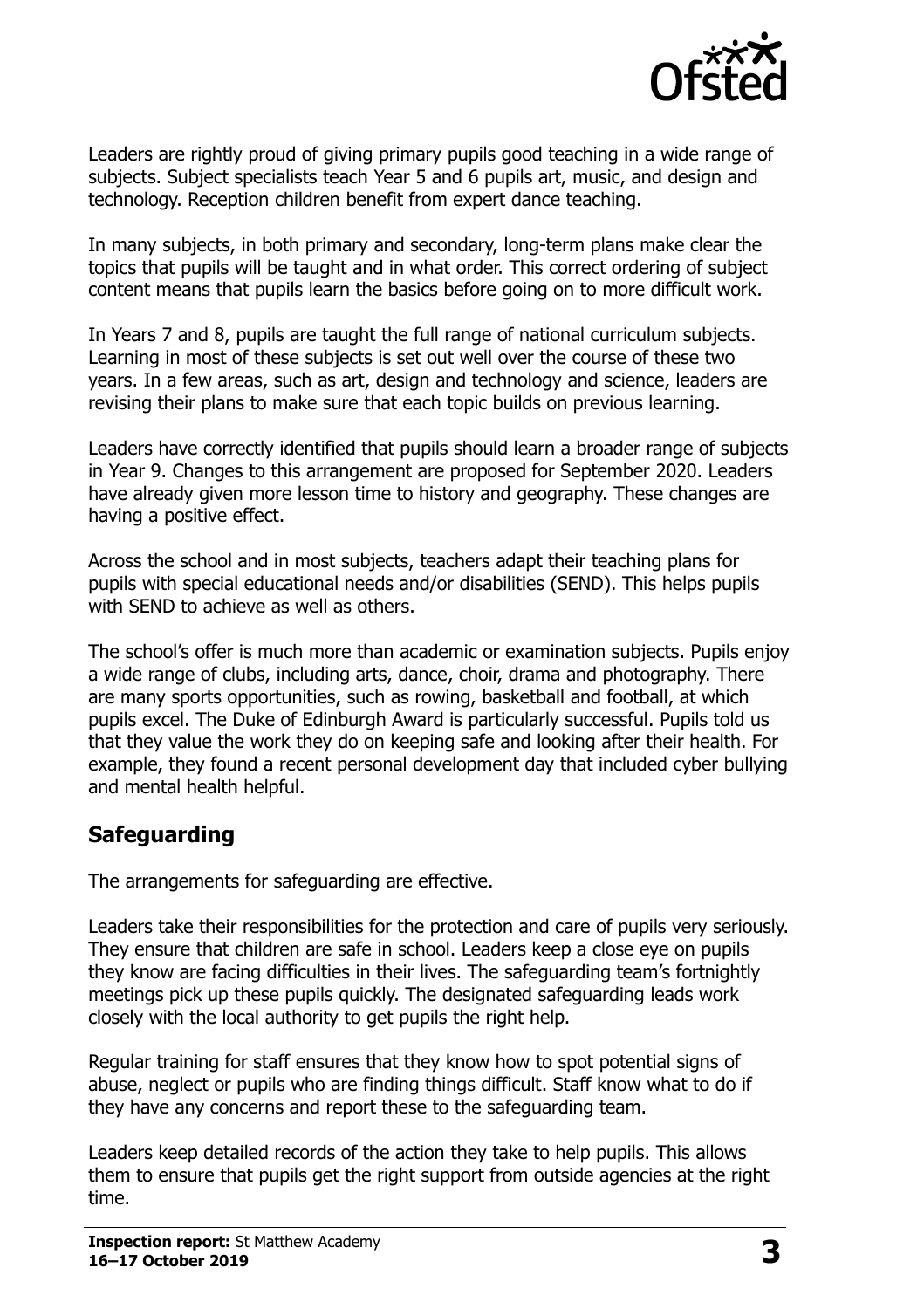

## **What does the school need to do to improve?**

## **(Information for the school and appropriate authority)**

- Subject leaders in art, design and technology and science are redesigning their subject plans. This is intended to help teachers build pupils' knowledge and skills in a more ordered, understandable way. Leaders, including middle leaders, need to ensure that curriculum planning in all subjects is effective in this way.
- At present, the curriculum in Year 9 is not sufficiently broad. Leaders have clear plans to improve this from September 2020. They have made a start by deepening pupils' learning in some subject areas. Transition arrangements have therefore been applied. Leaders need to ensure that plans to broaden the curriculum in Year 9 are realised.

### **How can I feed back my views?**

You can use [Ofsted Parent View](http://parentview.ofsted.gov.uk/) to give Ofsted your opinion on your child's school, or to find out what other parents and carers think. We use Ofsted Parent View information when deciding which schools to inspect, when to inspect them and as part of their inspection.

The Department for Education has further [guidance](http://www.gov.uk/complain-about-school) on how to complain about a school.

If you're not happy with the inspection or the report, you can [complain to Ofsted.](http://www.gov.uk/complain-ofsted-report)

#### **Further information**

You can search for [published performance information](http://www.compare-school-performance.service.gov.uk/) about the school.

In the report, '[disadvantaged pupils](http://www.gov.uk/guidance/pupil-premium-information-for-schools-and-alternative-provision-settings)' refers to those pupils who attract government pupil premium funding: pupils claiming free school meals at any point in the last six years and pupils in care or who left care through adoption or another formal route.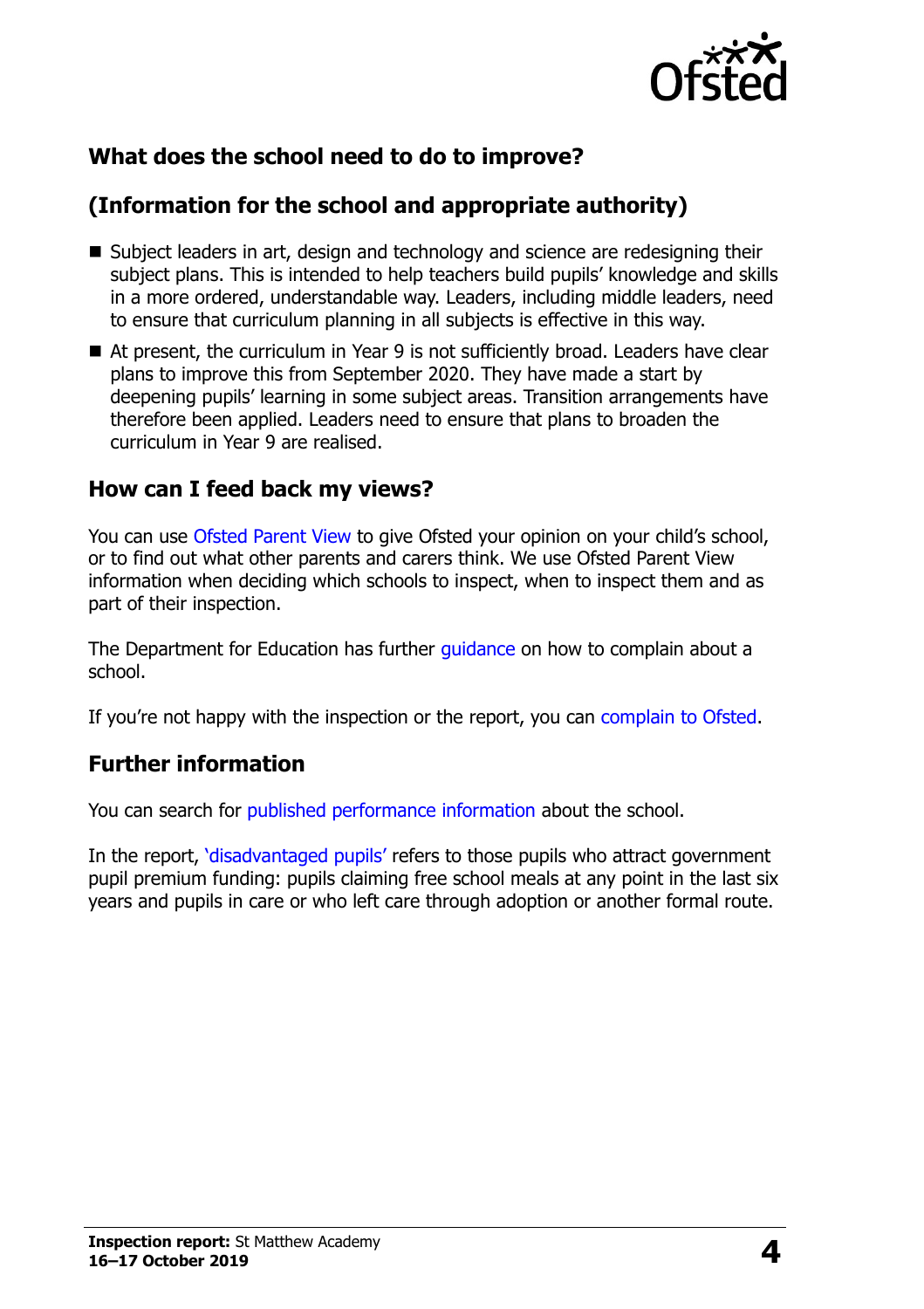

## **School details**

| Unique reference number                          | 135264                     |
|--------------------------------------------------|----------------------------|
| Local authority                                  | Lewisham                   |
| <b>Inspection number</b>                         | 10110357                   |
| <b>Type of school</b>                            | All-through                |
| <b>School category</b>                           | Academy sponsor-led        |
| Age range of pupils                              | 4 to 16                    |
| <b>Gender of pupils</b>                          | Mixed                      |
| Number of pupils on the school roll              | 945                        |
| <b>Appropriate authority</b>                     | The governing body         |
| <b>Chair of trust/Chair of governing</b><br>body | Pat Barber                 |
| <b>Headteacher</b>                               | Miranda Baldwin            |
| Website                                          | www.stmatthewacademy.co.uk |
| Date of previous inspection                      | 19-20 June 2017            |

## **Information about this school**

- St Matthew Academy is a Roman Catholic all-through school for pupils aged 4 to 16.
- The school is a stand-alone academy sponsored by the Archdiocese of Southwark.

## **Information about this inspection**

We carried out this inspection under section 5 of the Education Act 2005.

- We held meetings with the headteacher, senior and subject leaders, the director of education for the Archdiocese of Southwark, the director of education for Lewisham local authority, and members of the governing body, including the chair.
- We considered the views of staff from meeting with staff and from the responses of 64 staff to the confidential questionnaire. We also considered parents' and carers' responses to Ofsted's Parent View survey.
- We reviewed safeguarding records, including the central record of recruitment checks on staff.
- During the inspection, we focused our activities on reading, English, mathematics, geography, art, and design and technology. Inspectors met with curriculum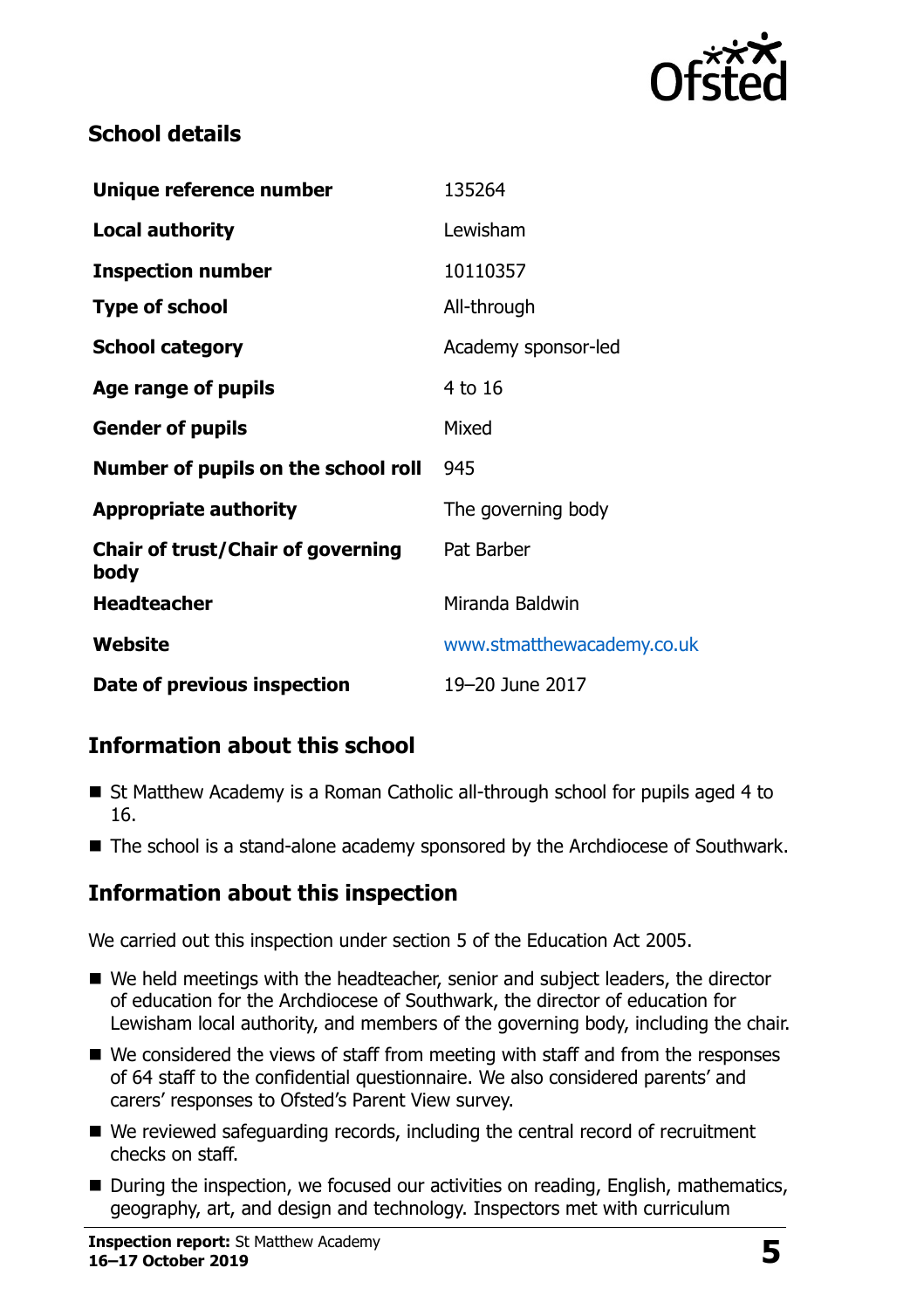

leaders, visited lessons, talked to pupils, spoke to teachers and looked at pupils' work in these subjects.

#### **Inspection team**

| Brian Oppenheim, lead inspector | Her Majesty's Inspector |
|---------------------------------|-------------------------|
| Ogugua Okolo-Angus              | Ofsted Inspector        |
| Jacques Szemalikowski           | Ofsted Inspector        |
| Ben Thompson                    | Ofsted Inspector        |